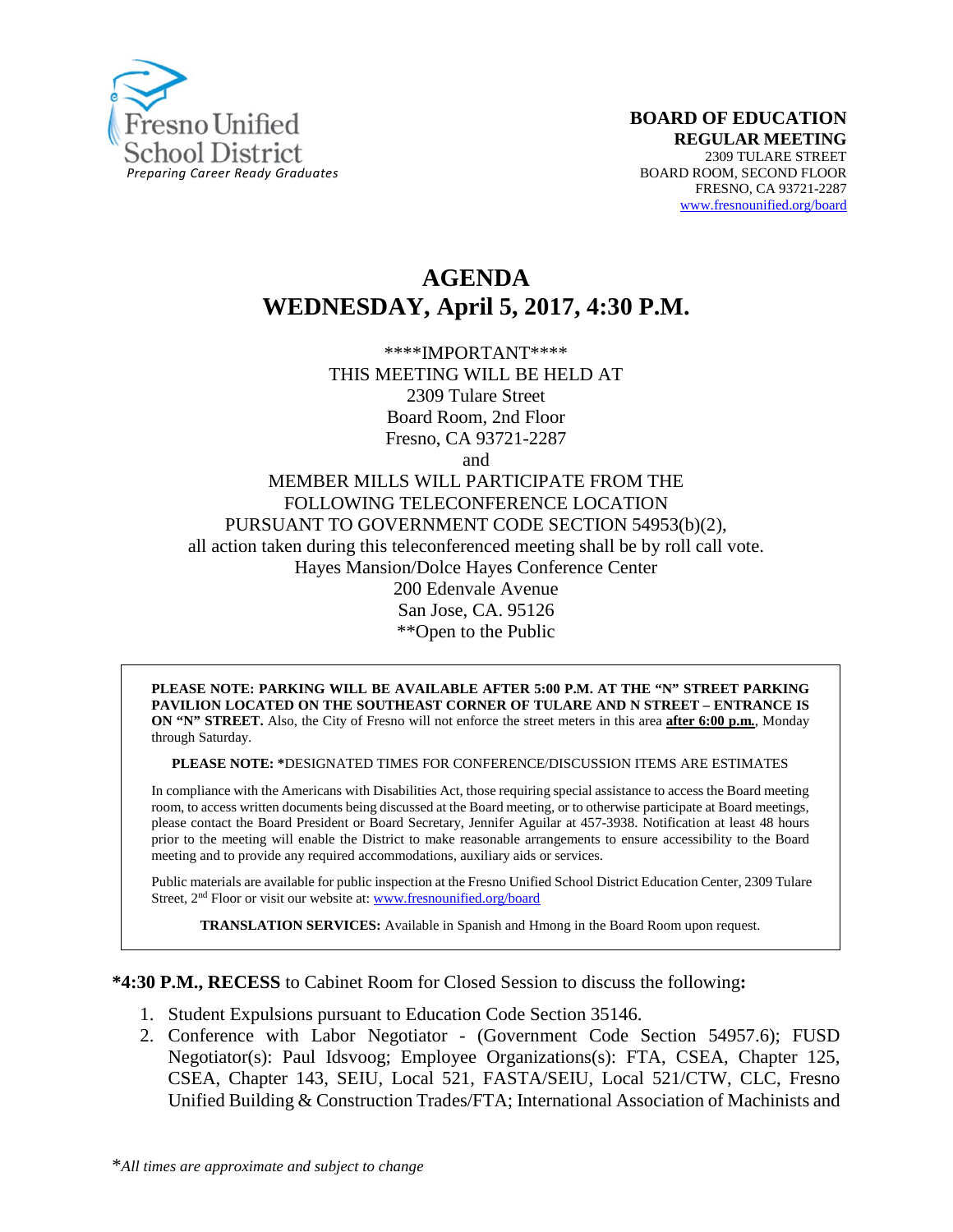Aerospace Workers (IAMAW), Unrepresented Employees: All Management, Confidential, and Supervisory Employees.

- 3. Public Employee Discipline/Dismissal/Release/Reassignment/Resignation.
- 4. Public Employment/Appointment (Government Code Section 54957).
	- *a. Administrator*
	- *b. Principal*
- 5. Conference with Legal Counsel **-** Anticipated/Pending/Threatened Litigation (Government Code Section 54956.9(d)(2)).
	- *a. Potential Case: One (1)*
	- *b. Nam Vo v. Fresno Unified Workers' Compensation Fresno Unified Case No. 2014-0370 and 2013-0864*
- 6. Conference with Legal Counsel Existing Litigation (Government Code Section 54956.9(d)(1)).
	- *a. Michael A. Berg v. Fresno Unified School District Fresno Superior Court No. 16CECG03462 Claim No. 16-0802-0214*
	- *b. Mai Summer Vue v. Fresno Unified School District Fresno Superior Court No. 15CECG02060*

**5:30 P.M., RECONVENE** and report action taken during Closed Session, if any.

### **PLEDGE OF ALLEGIANCE**

Gabby Martinez, a parent that has had a positive impact at Starr Elementary will lead the flag salute.

#### **APPROVE Minutes**

Included in the Board binders are the draft minutes for the February 15, 2017 Special Board Meeting. The Interim Superintendent recommends approval. Contact person: Robert G. Nelson, telephone 457-3884.

#### **RECOGNIZE 10th Annual Middle School Tournament of Technology**

On Saturday, April 1, 2017 Fresno Unified, held the 10th Annual Middle School Tournament of Technology at Gaston Middle School. More than 600 students squared off in 14 technology-based competitions. Students competed in three categories of events: Robotics, Video Productions and Design. The goal of the competition is to engage students with a variety of innovative technologies to help develop the 4 C's: collaboration, communication, critical thinking, and creativity skills. Contact person: Kurt Madden, telephone 457-3868.

#### **HEAR Reports from Student Board Representatives**

An opportunity is provided to hear comments/reports from Student Board Representatives from Duncan High School. Contact person: Kim Mecum, telephone 457-3731.

#### **HEAR Report from Superintendent**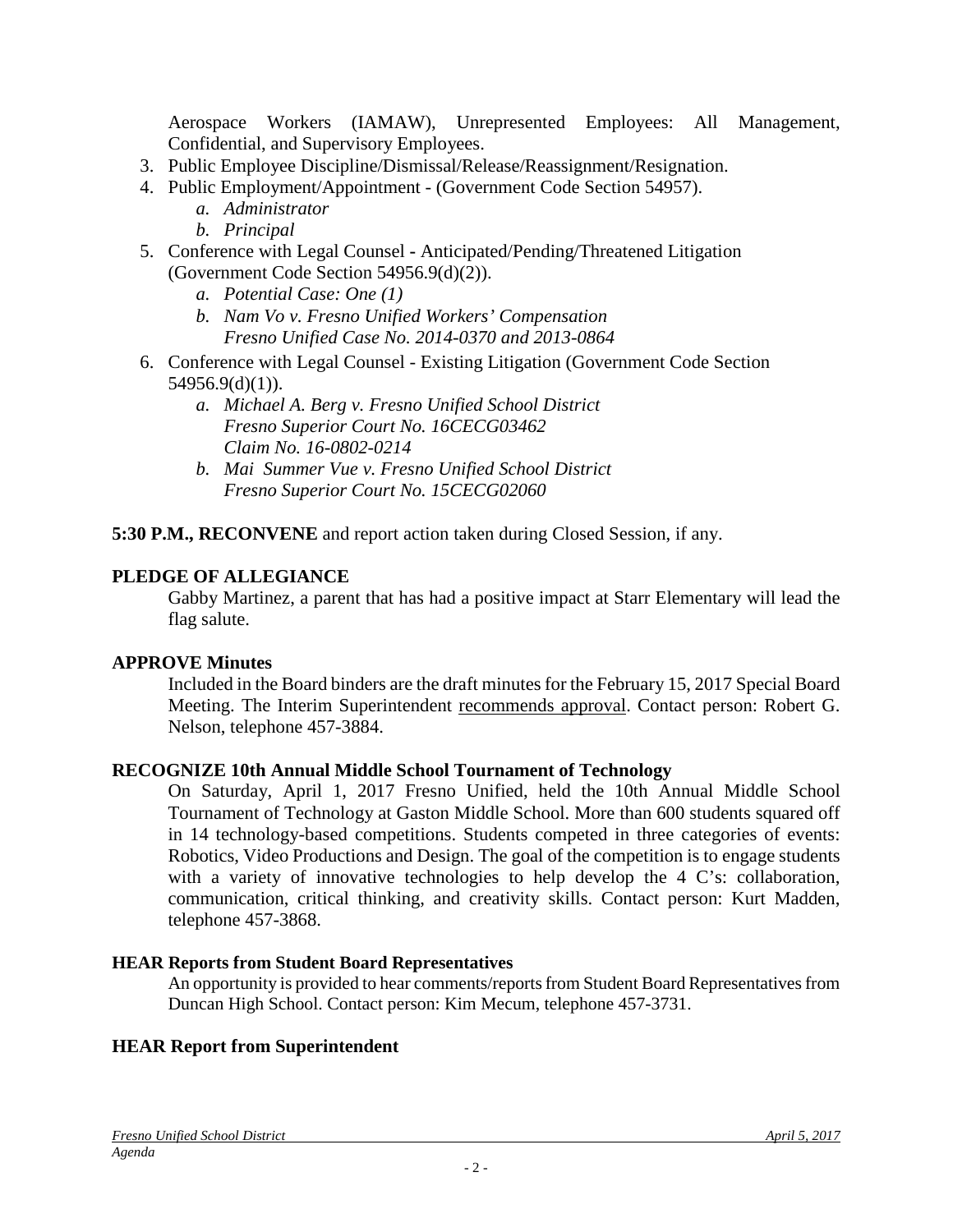ALL CONSENT AGENDA items are considered to be routine by the Board of Education and will be enacted by one motion. There will be no separate discussion of items unless a Board member or member of the community so requests, in which event, the item(s) will be considered following approval of the Consent Agenda.

# **A. CONSENT AGENDA**

# **A-1, APPROVE Personnel List**

Included in the Board binders is the Personnel List, Appendix A, as submitted. The Interim Superintendent recommends approval. Contact person: Paul Idsvoog, telephone 457-3548.

**A-2, ADOPT Findings of Fact and Recommendations of District Administrative Board** The Board of Education received and considered the Findings of Fact and Recommendations of District Administrative Panels resulting from hearings on expulsion and readmittance cases conducted during the period since the March 22, 2017, Regular Board meeting. The Interim Superintendent recommends adoption. Contact person: Kim Mecum, telephone 457-3569.

# **A-3, APPROVE Budget Revision No. 3 for Fiscal Year 2016/17**

Included in the Board binders is Budget Revision No. 3 for fiscal year 2016/17. Periodic updates to the district's budget are presented to the Board of Education for approval. Budget Revision No. 3 includes adjustments for updated information and necessary adjustments to support the acceptance of various grant awards. The Interim Superintendent recommends approval. Fiscal impact: As a result, the Unrestricted General Fund Reserve for Economic Uncertainties is estimated at approximately \$73.5 million at June 30, 2017. Contact person: Ruth F. Quinto, telephone 457-6226.

## **A-4, APPROVE Agreement to Pilot the Central California Baseball Academy (GLOVE Mentoring Program)**

Included in the Board binders is an agreement to Pilot the Central Valley Baseball Academy (GLOVE Mentoring Program), which provides comprehensive after school mentoring services to middle and high school students. The after-school mentoring program pilot, The GLOVE (Grades, Life opportunity, Values and Encouragement), will include group and one-on-one mentoring, youth sports, and community service learning opportunities. The pilot program aims to teach students conflict resolution, behavior management, and leadership skills with a goal of reducing behaviors that lead to suspension and improving academic performance. The Interim Superintendent recommends approval. Fiscal impact: Sufficient funds of \$50,000 are available within Prevention & Intervention budget. Contact person: Jorge Aguilar, telephone 457-3614.

# **A-5, DENY Claim #16-0912-0422**

Included in the Board binders is a Claim for Damages by Jose Mendoza, case #16-0912- 0422. The Interim Superintendent recommends that the Claim be denied and the matter referred to the district's Director of Benefits and Risk Management for further handling. Fiscal impact: There is no fiscal impact to the district at this time. Contact person: Ruth F. Quinto, telephone 457-6226.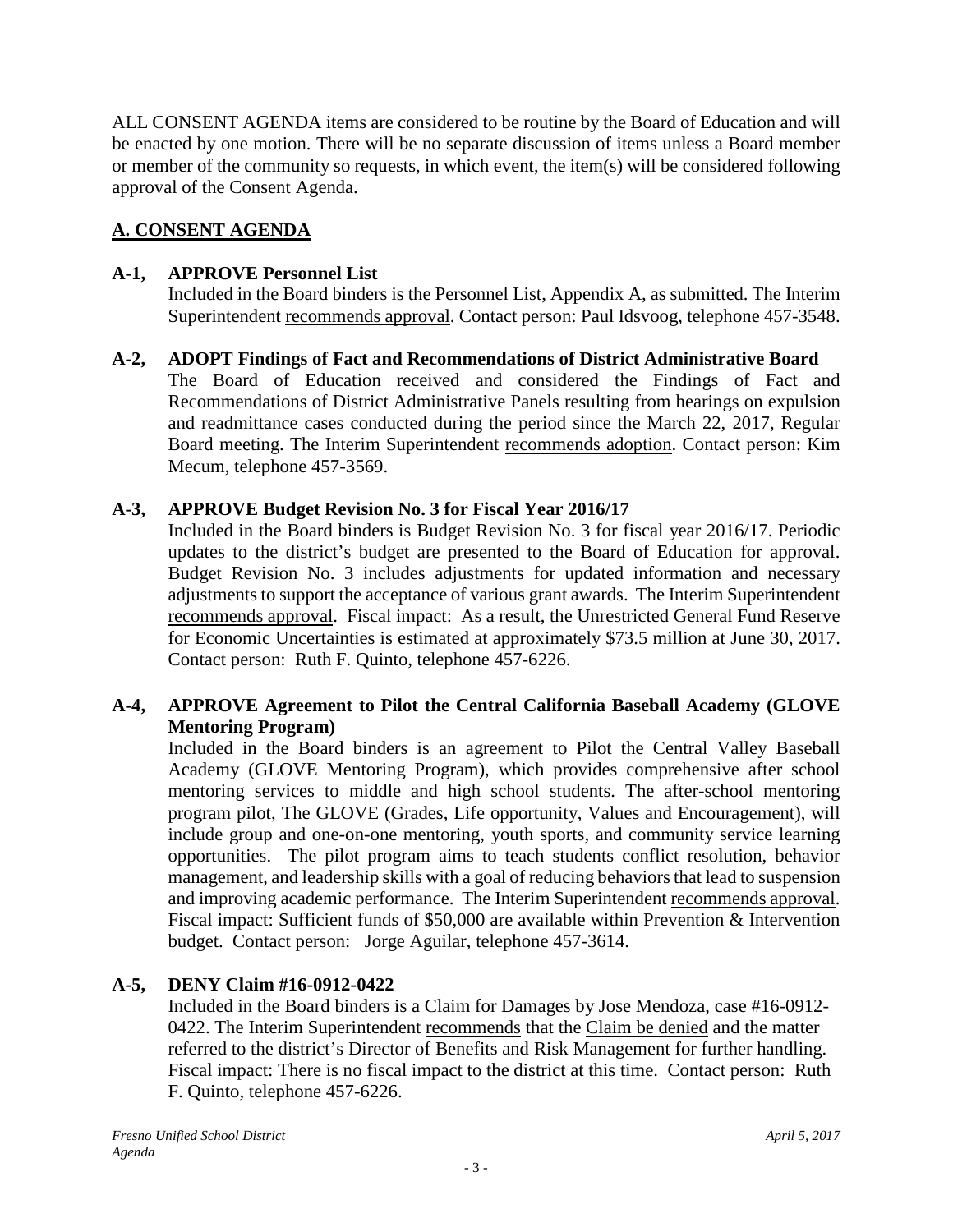#### **A. CONSENT AGENDA** - *continued*

#### **A-6, DENY Claim#17-0228-0034**

Included in the Board binders is a Claim for Damages by a Minor, case #17-0228-0034. The Interim Superintendent recommends that the Claim be denied and the matter referred to the district's Director of Benefits and Risk Management for further handling. Fiscal impact: There is no fiscal impact to the district at this time. Contact person: Ruth F. Quinto, telephone 457-6226.

#### **A-7, RATIFY Grant Application to the City of Fresno for the 2017/18 Community Development Block Grant**

Ratification is requested for a grant application to the City of Fresno for the 2017/18 Community Development Block Grant (CDBG) program. Fresno Adult School (FAS) applied to the CDBG program to support one year of the United States Citizenship and Integration program at FAS established through a federal grant ending this year. FAS has requested \$125,000 for one year of 2017/18 CDBG program funds. The Interim Superintendent recommends ratification. Fiscal impact: Grant funds will cover all program costs. Contact person: Jorge Aguilar, telephone 457-6024.

#### **END OF CONSENT AGENDA (ROLL CALL VOTE)**

### **UNSCHEDULED ORAL COMMUNICATIONS**

Individuals who wish to address the Board on topics within the Board's subject matter jurisdiction, but **not** listed on this agenda may do so at this time. While all time limitations are at the discretion of the Board President, generally members of the public will be limited to a maximum of three (3) minutes per speaker for a total of thirty (30) minutes of public comment as designated on this agenda. Any individual who has not had an opportunity to address the Board during this initial thirty (30) minute period may do so at the end of the meeting after the Board has addressed all remaining items on this agenda. Individuals with questions on school district issues may submit them in writing. The Board will automatically refer to the Interim Superintendent any formal requests that are brought before them at this time. The appropriate staff member will furnish answers to questions. Please note that if you wish to address the Board on an agenda item, you should do so when that specific item is called.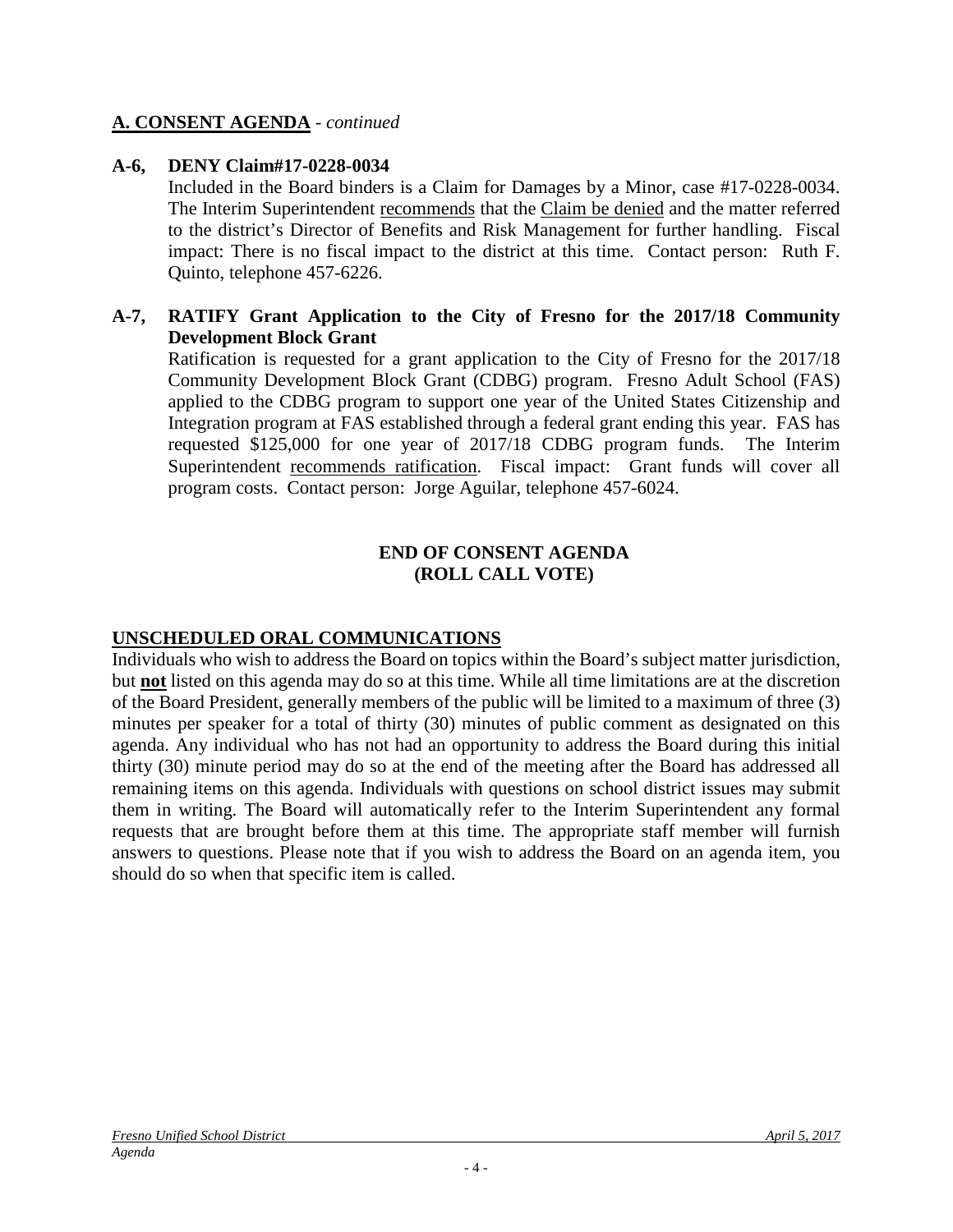### **B. CONFERENCE/DISCUSSION AGENDA**

#### **6:00 P.M.**

- **B-8,** The Governor released the proposed State budget for 2017/18 on January 10, 2017. The Board of Education has discussed the Governor's proposal and the potential impacts on Fresno Unified, as well as the strategic budget development process, at the following Board of Education meetings:
	- January 25, 2017 March 8, 2017
	- February 8, 2017 March 22, 2017
- -

• February 22, 2017

On April 5, 2017, staff and the Board will continue budget development discussions. Fiscal impact: Not available at this time. Contact person: Ruth F. Quinto, telephone 457-6226.

#### **6:30 P.M.**

#### **B-9, DISCUSS and APPROVE the New California School Dashboard and Determination of Local Indicators**

With the passing of the Local Control Funding Formula (LCFF) in June of 2013, California created a new accountability system that is based on multiple measures. These measures are used to determine how schools progress toward meeting the needs of their students. The measures are based on factors that support a quality education, including high school graduation rates, college/career readiness, student test scores, English learner (EL) progress, suspension rates and parent engagement. Staff will present information on the new Dashboard and recommend possible local indicators that will be used to evaluate the district's progress to meet the needs of all students. The Interim Superintendent recommends approval. Fiscal impact: There is no fiscal impact to the district. Contact person: Ruth F. Quinto, telephone 457-6226.

#### **6:45 P.M.**

#### **B-10, DISCUSS and DECIDE in the Matter of the Charter Renewal Petition for Aspen Public School**

Aspen Public School (Aspen) has delivered a renewal petition to the district seeking authorization to operate July 1, 2017 through June 30, 2022. Aspen is currently serving approximately 95 students in grades transitional kindergarten through second. The school is located at 1400 E. Saginaw Way in Fresno. The Interim Superintendent recommends a decision. Fiscal impact: The estimated fiscal impact for year one is \$1,011,920. Contact person: Kim Mecum, telephone 457-3731.

### **C. RECEIVE INFORMATION & REPORTS**

There are no items for this portion of the agenda.